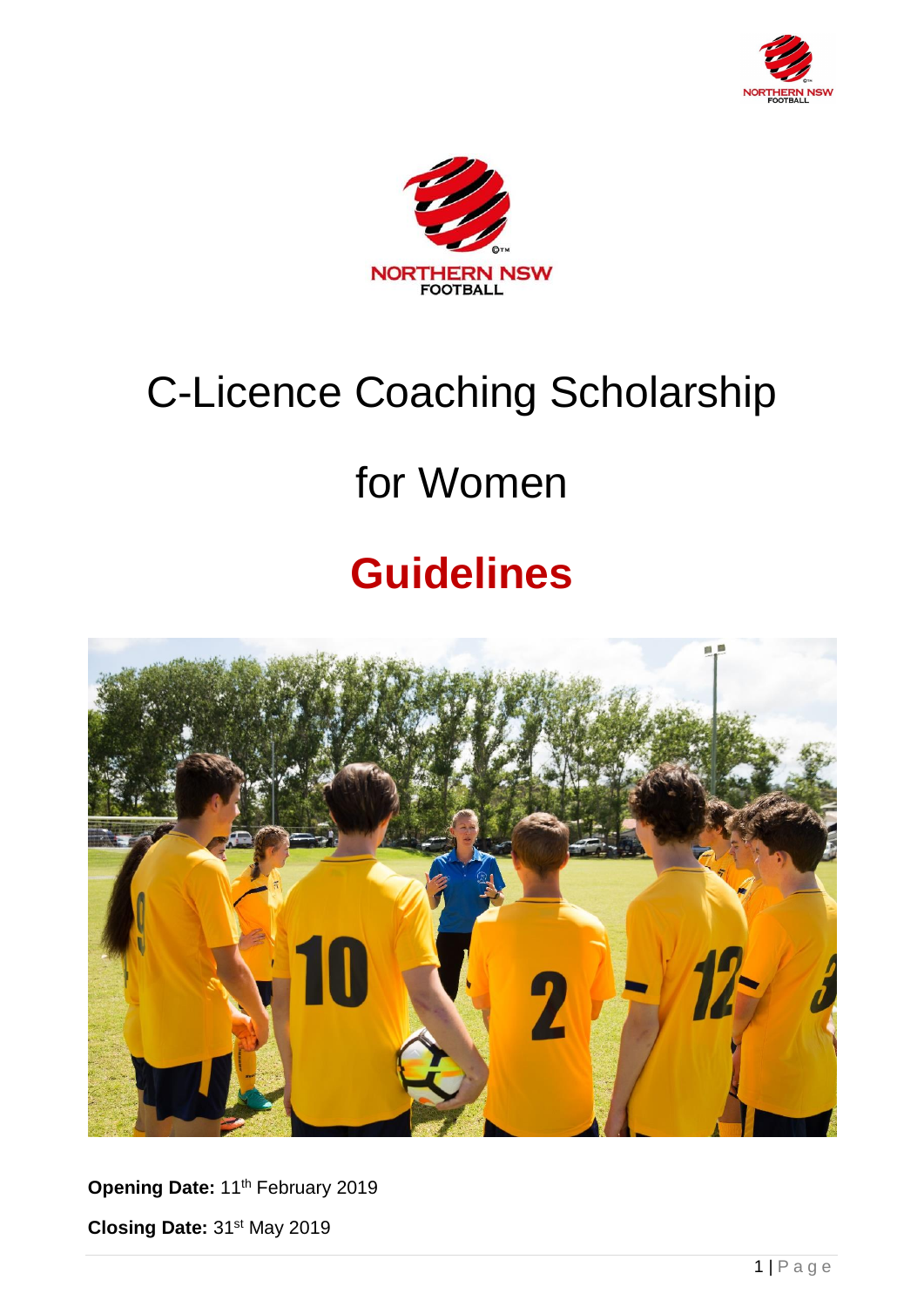

# **Table of Contents**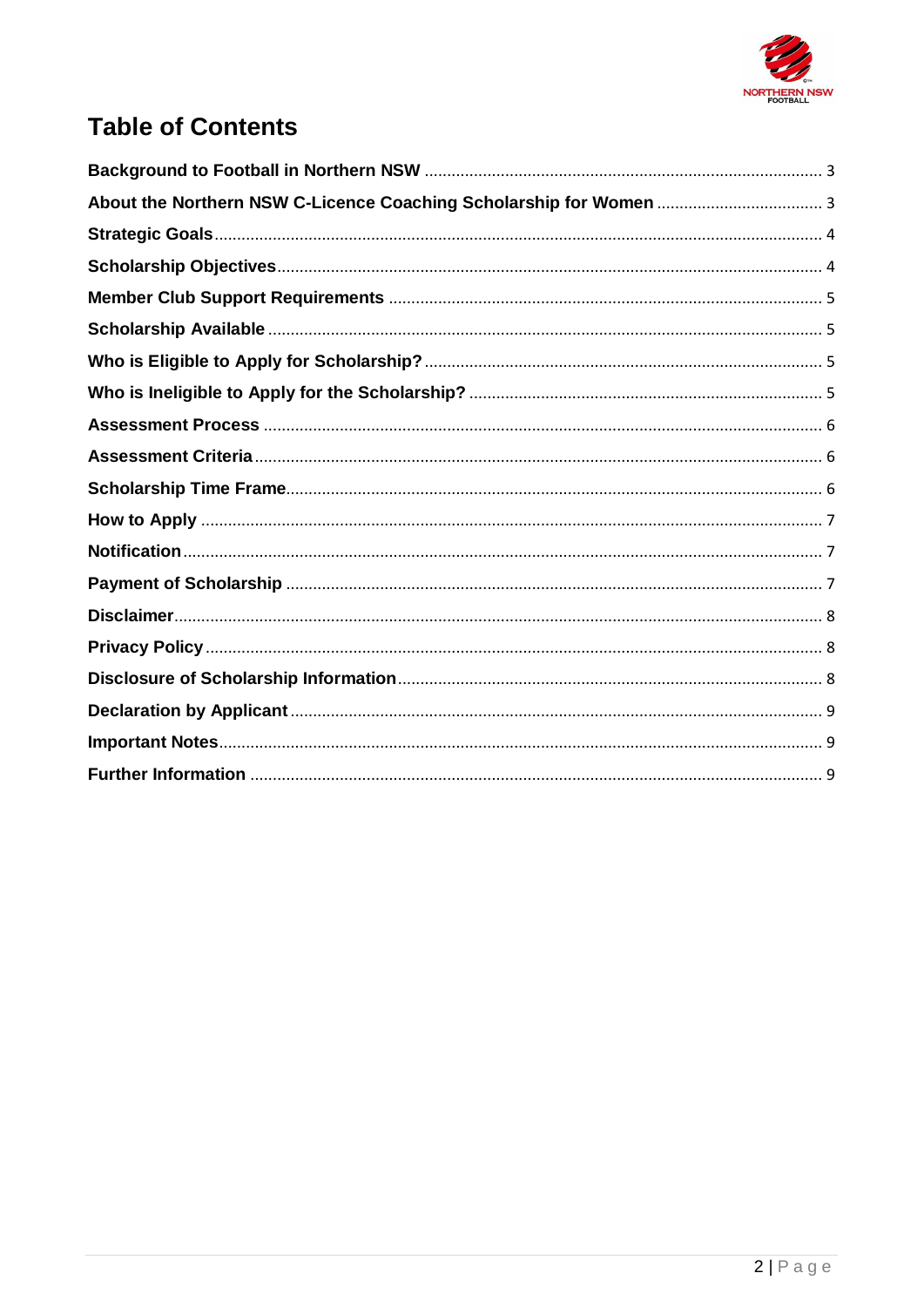

## <span id="page-2-0"></span>**Background to Football in Northern NSW**

Football is the most popular sport in Northern NSW with over 65,000 participants, a registered player base larger than all other football codes combined.

Community Football continues to boom, with participation levels experiencing significant growth. This growth is highlighted by the increase in female participation of over 23% in the last 5 years.

Involvement in sport at any level from grassroots to high performance contributes to healthy and active living. Women and girls who participate in sport realise significant physical, psychological and social benefits.

Football does, however, face real challenges with the barriers for women and girls coaching at all levels of the game, with females coaching significantly less than their male counterparts. Many member clubs are in need of coaches with the participation of players continuing to grow. The low percentage of women coaching threatens the continued growth of the game, as to create sustainable and inclusive environments football needs to have both women and men participating in all roles.

Competing demands for time and financial resources are frequently cited as barriers for engagement for women.

# <span id="page-2-1"></span>**About the Northern NSW C-Licence Coaching Scholarship for Women**

The Northern NSW Football C-Licence Coaching Scholarship for Women (**the Scholarship**) is an initiative of Northern NSW Football (**NNSWF**), which has been established to provide funding assistance to female coaches (**Coaches**) to complete the FFA C-Licence advanced coaching accreditation.

The Scholarship provides the opportunity for 12 (twelve) female coaches to complete the FFA C-Licence, that in return will increase the number of accredited coaches within NNSWF.

Each scholarship includes a \$1,000 contribution towards the course fee for FFA C-Licence Youth or Senior course (Total course fee is \$1,155. Successful candidates to contribute the balance of the fee, currently \$155.00)

Coaches will receive ongoing support from NNSWF Technical Director & NNSWF Female Participation Officer. The successful Applicant will be required to complete the Scholarship within 12 months and attend the 2019 NNSWF State Coaching Conference.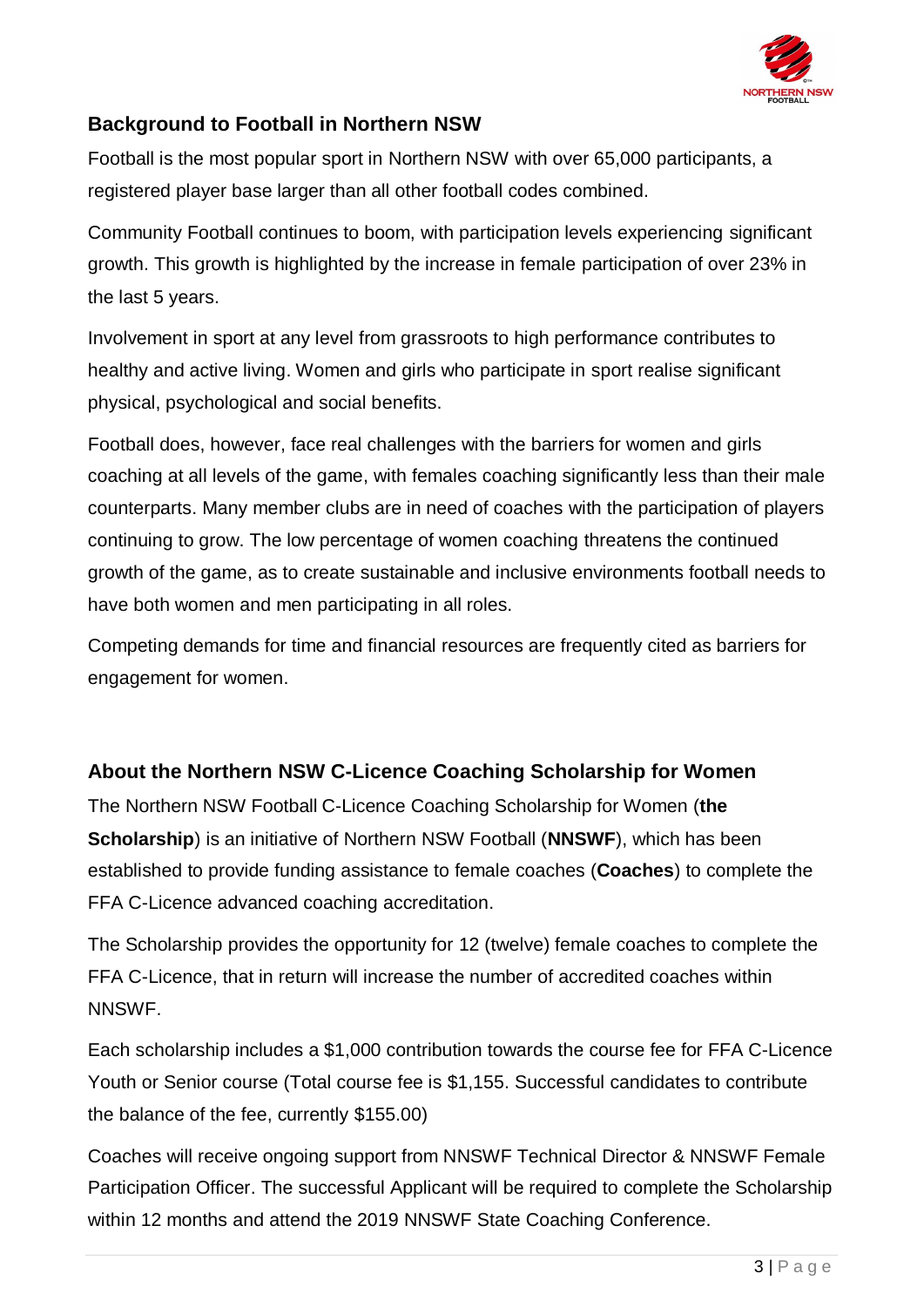

Applicants need to provide a letter of support from their Member Club, agree to a minimum of a 1 season long commitment to coaching at their Member Club and complete the online application form.

The Scholarships will be available as below:

• A minimum of 1 Female Coaching Scholarship available within each Member Zone (up to 7 in total); and

Up to 5 Female Coaching Scholarships available for coaches engaged within NNSWF Premier Clubs (SAP, WPL, League 1 or NPL)

If insufficient nominations are received to meet the above threshold's Northern NSW Football reserves the right to reallocate scholarships to other zones or competitions at their absolute discretion.

#### <span id="page-3-0"></span>**Strategic Goals**

This Scholarship addresses the following Northern NSW Football Strategic Goals:

- Improve the standard of Community Coaching in Clubs;
- Increase the number of active Advanced Coaches;
- Significantly increase the overall participation of females throughout the sport in NNSW;
- Clearly defined and appropriate pathways and opportunities for players and coaches throughout NNSW; and
- Build stronger communities through football.

#### <span id="page-3-1"></span>**Scholarship Objectives**

The objectives of the Program are:

| <b>Primary Objectives</b>                                                                     | <b>Examples of how Scholarship will address</b><br>primary objectives |
|-----------------------------------------------------------------------------------------------|-----------------------------------------------------------------------|
| 1. Increase the number of women<br>coaching football;                                         | Direct support to the Coach from<br>$\checkmark$<br>NNSWF:            |
| 2. Improve the standard of<br>Community Coaching in Clubs;                                    | $\checkmark$ Reduce cost of advanced coaching<br>accreditation; and   |
| 3. Increase opportunities for<br>female coaches to engage in<br>professional development; and | $\checkmark$ 12 more women with C-Licence in<br><b>NNSWF</b>          |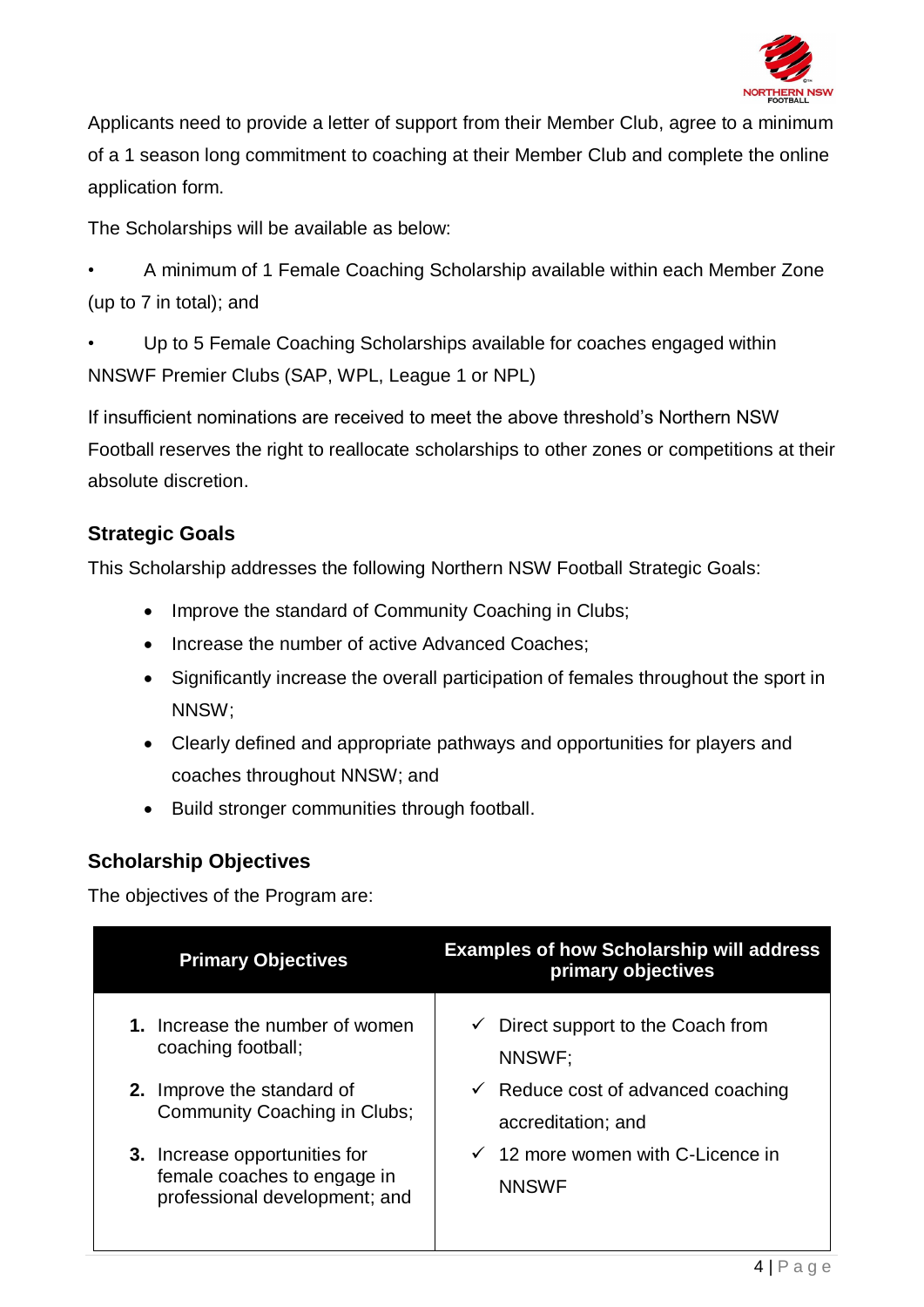

| 4. Provide more support for more |  |  |
|----------------------------------|--|--|
| female participants to coach     |  |  |
| football.                        |  |  |

| <b>Secondary Objectives</b>                                                               | <b>Examples of how Scholarship will address</b><br>secondary objectives                                                             |
|-------------------------------------------------------------------------------------------|-------------------------------------------------------------------------------------------------------------------------------------|
| Improve the football experience<br>for females; and<br>2. Improve the quality of coaches. | $\checkmark$ More females coaching;<br>More female role models; and<br>✓<br>$\checkmark$ Clubs have access to qualified<br>coaches. |

## <span id="page-4-0"></span>**Member Club Support Requirements**

All Applicants are required to provide evidence that:

• The application has the support of the relevant Member Club and that the club is willing to ensure appropriate coaching opportunities for the applicant that match the level of accreditation associated with this scholarship.

## <span id="page-4-1"></span>**Scholarship Available**

Each scholarship includes a \$1,000 contribution towards the course fee for FFA's C-Licence Youth or Senior course (Total course fee is \$1,155 Successful candidates to contribute the balance of the fee, currently \$155.00).

Each Scholarship candidate will be supported on an individual basis to discuss the needs of their location, time and travel requirements.

# <span id="page-4-2"></span>**Who is Eligible to Apply for the Scholarship?**

Females who are currently registered as a Coach within the national **PlayFootball** registration system to a NNSWF or Zone program or affiliated Member Club.

## <span id="page-4-3"></span>**Who is Ineligible to Apply for the Scholarship?**

Individuals who are not registered within the national [PlayFootball](https://www.playfootball.com.au/register) registration system to a NNSWF or Zone program or affiliated Member Club. This includes but not limited to:

- Females outside of the NNSWF region;
- Females not coaching in NNSWF or NNSWF Member Zone sanctioned competitions; and
- Coaches not currently affiliated with the sport of football.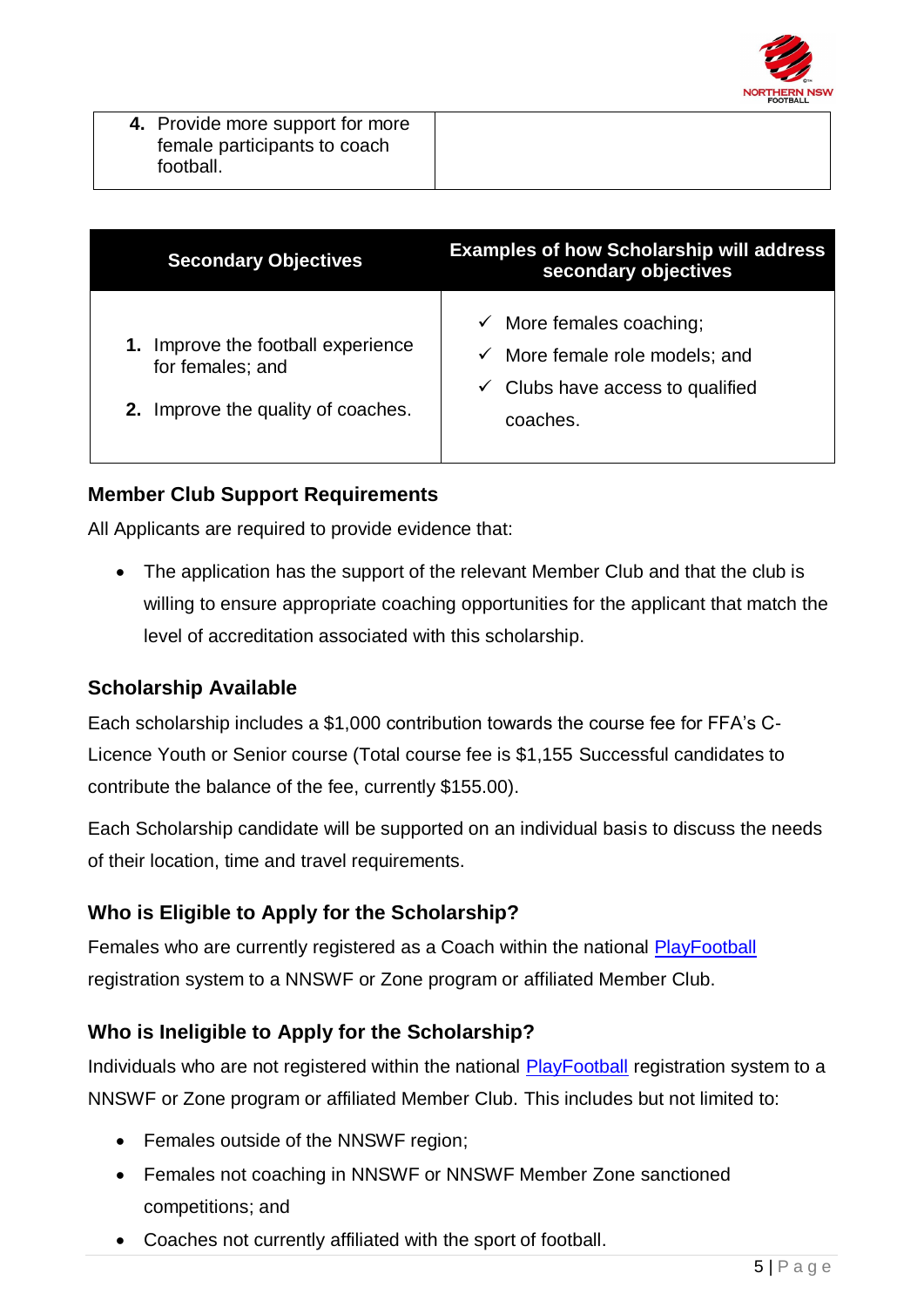

# <span id="page-5-0"></span>**Assessment Process**

An initial eligibility assessment will be undertaken to determine that:

- The Applicant is eligible to apply;
- The Applicant has the support of their Member Zone;
- The Applicant has the support of their Member Club; and
- The application is complete, submitted by the closing date and meets the Scholarship requirements in regards to the criteria.

A panel of representatives from NNSWF's Community Football, Operations and High-Performance departments will assess the merit of all eligible applications and score each applicant against an assessment criteria.

The NNSWF Female Participation Officer and Community Football Manager will assess recommendations from the panel and approve the distribution of the Scholarships.

# <span id="page-5-1"></span>**Assessment Criteria**

Applications will be assessed on merit and scored against the following criteria:

- **1.** Applicant to have completed one or more Community Coaching Courses;
- **2.** Applicant committed to attend the 2019 State Coaching Conference;
- **3.** Minimum age: 18;
- **4.** Applicants who are 17 years of age may apply for the Scholarship, if successful the Applicant will not complete the final course assessment until they are 18 years of age;
- **5.** Applicants to have a minimum of 2 years coaching experience;
- **6.** A Letter of Support from Applicants Member Club;
- **7.** Level of competition the Applicant is coaching at;
- **8.** Age group of the team the Applicant is coaching;
- **9.** Applicants commit to a coaching role within a NNSWF member club/program for 12 months from completing the Scholarship; and
- **10.** The effect the advanced coach accreditation will have on the football club, team and its players.

## <span id="page-5-2"></span>**Scholarship Time Frame**

Places are currently reserved for upcoming FFA C-Licence to be held at Speers Point or Coffs Harbour (Nov/Dec 2019 Jan 2020 dates), and there will be considerations for other locations for successful regional Applicants. Dates and locations to be confirmed.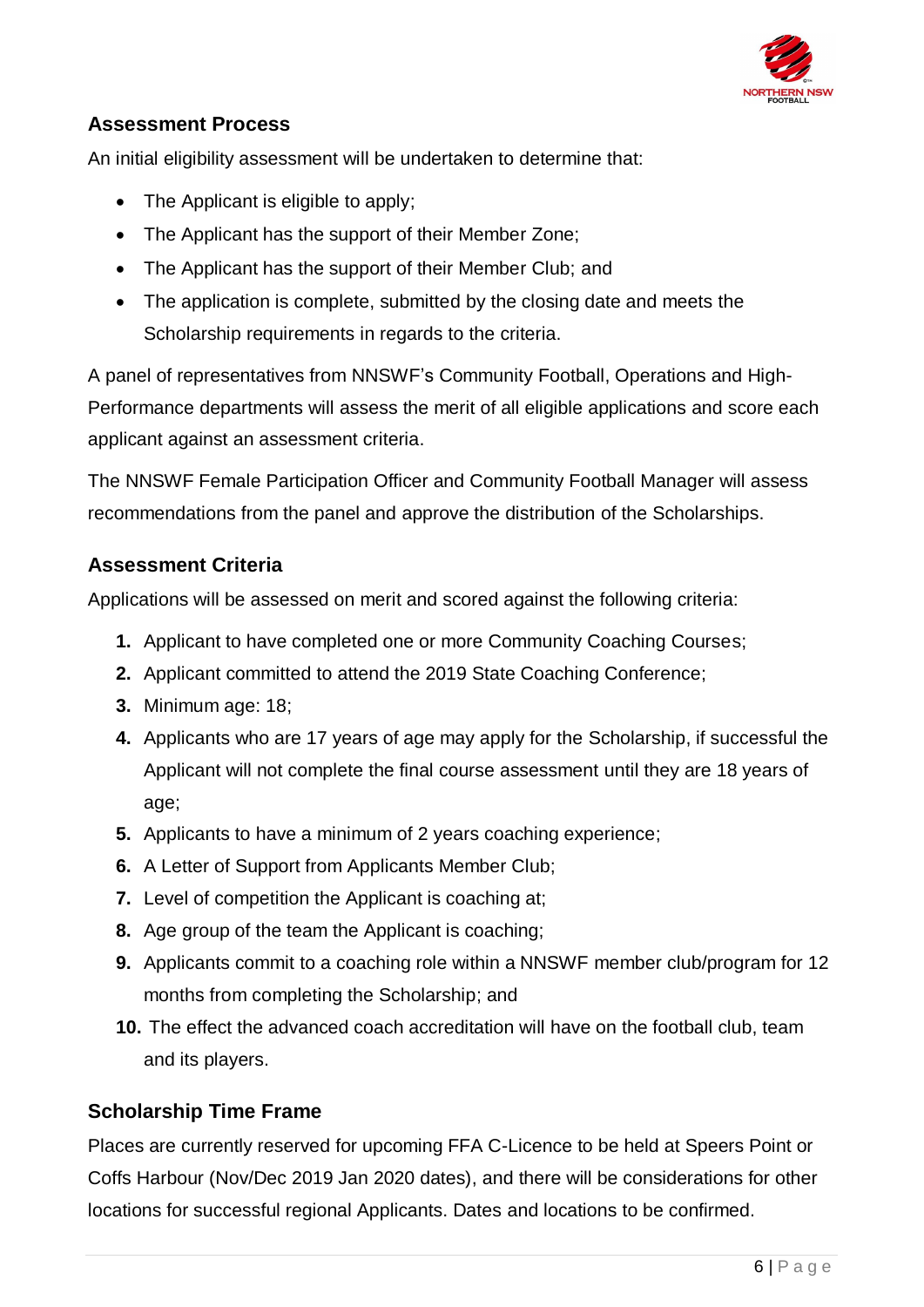

NNSWF will open applications on 11th February 2019 and close applications on 31st May 2019.

Successful Applicants will be announced during NNSWF's rebel Female Football Week 2019, between  $22<sup>nd</sup>$  June to  $30<sup>th</sup>$  June.

The Scholarship time frame is at the absolute discretion of NNSWF.

# <span id="page-6-0"></span>**How to Apply**

There are five steps in the application process:

- 1. Visit [http://northernnswfootball.com.au/nnswf-announce-c-licence-coaching](http://northernnswfootball.com.au/nnswf-announce-c-licence-coaching-scholarship-for-women/)[scholarship-for-women/](http://northernnswfootball.com.au/nnswf-announce-c-licence-coaching-scholarship-for-women/) for information about the Scholarship and determine if you're eligible to apply.
- 2. Download or print the Scholarship guidelines.
- 3. **Read the Guidelines** to familiarise yourself with the Scholarship process and requirements.
- 4. Complete the [online application.](https://form.jotform.co/90067554101853)
- 5. Submit the application by close of business on 31st May 2019.

#### <span id="page-6-1"></span>**Notification**

Applicants will receive an email to confirm that the application has been submitted successfully.

Once the Panel has assessed the applications and the NNSWF Female Participation Officer and Community Football Manager have determined which Applicants will be offered a Scholarship, all successful Applicants will be notified in writing, with details of how to accept the Scholarship. The Applicants that are unsuccessful will also be notified in writing of the outcome of their application.

## <span id="page-6-2"></span>**Payment of Scholarship**

Successful Applicants will be required to enter into a Scholarship agreement which sets out the terms and conditions that apply to the Scholarship. Once the Scholarship agreement has been signed, the Coach will be registered onto an Advanced C-Licence and will be billed for the balance of the course fee (currently \$155.00 but this is subject to change by the FFA) that must be paid within 30 days.

If you require further details of the Scholarship agreement or the Scholarship terms and conditions, please contact Northern NSW Football Female Participation Officer, Holly Ayton on – 02 4941 7225.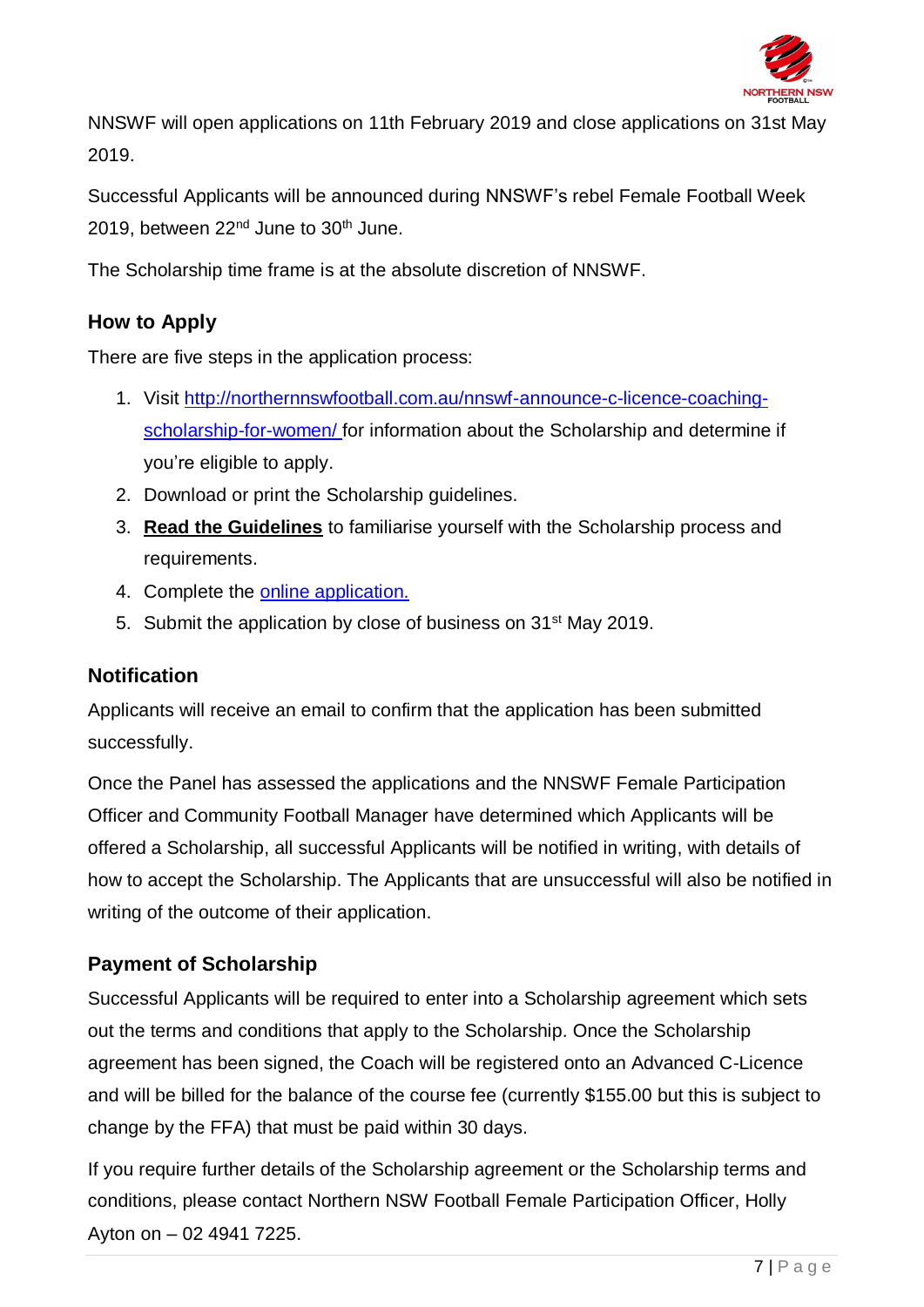

At the completion of a Scholarship, and as required by the Scholarship agreement, the candidate will be asked to complete a Scholarship feedback report. The Scholarship feedback report will report on the outcomes of the Scholarship for the Applicant, providing feedback for NNSWF.

Photos of the Candidate attending the Advanced C-Licence will also need to be included.

Applicants that do not provide a Scholarship feedback report by the required date may be ineligible for future scholarships.

Scholarships must be completed within 12 (twelve) months of the date of signing the Scholarship agreement.

#### <span id="page-7-0"></span>**Disclaimer**

The submission of an application does not guarantee a Scholarship.

Any costs associated with preparing an application, for accommodation, meals miscellaneous to attend the C-Licence are borne by the Applicant.

# <span id="page-7-1"></span>**Privacy Policy**

NNSWF will collect and store the information the Applicant voluntarily provides to enable processing of the application. Any information provided by the Applicant will be stored on a database that will only be accessed by authorised personnel and is subject to privacy restrictions.

NNSWF is required to comply with the Privacy and Personal Information Protection Act 1998. NNSWF collects the minimum personal information to enable it to contact an Applicant and to assess the merits of an application.

Applicants must ensure that people and member clubs whose personal details are supplied with applications are aware that NNSWF is being supplied with this information and how this information will be used.

# <span id="page-7-2"></span>**Disclosure of Scholarship Information**

Information submitted in the application will be shared with the NNSWF representatives and assessors. Should your application be successful NNSWF may wish to provide certain information to the media for promotional purposes. This information will include name, member club, and coaching history. The contact details supplied by the Applicant may also be provided.